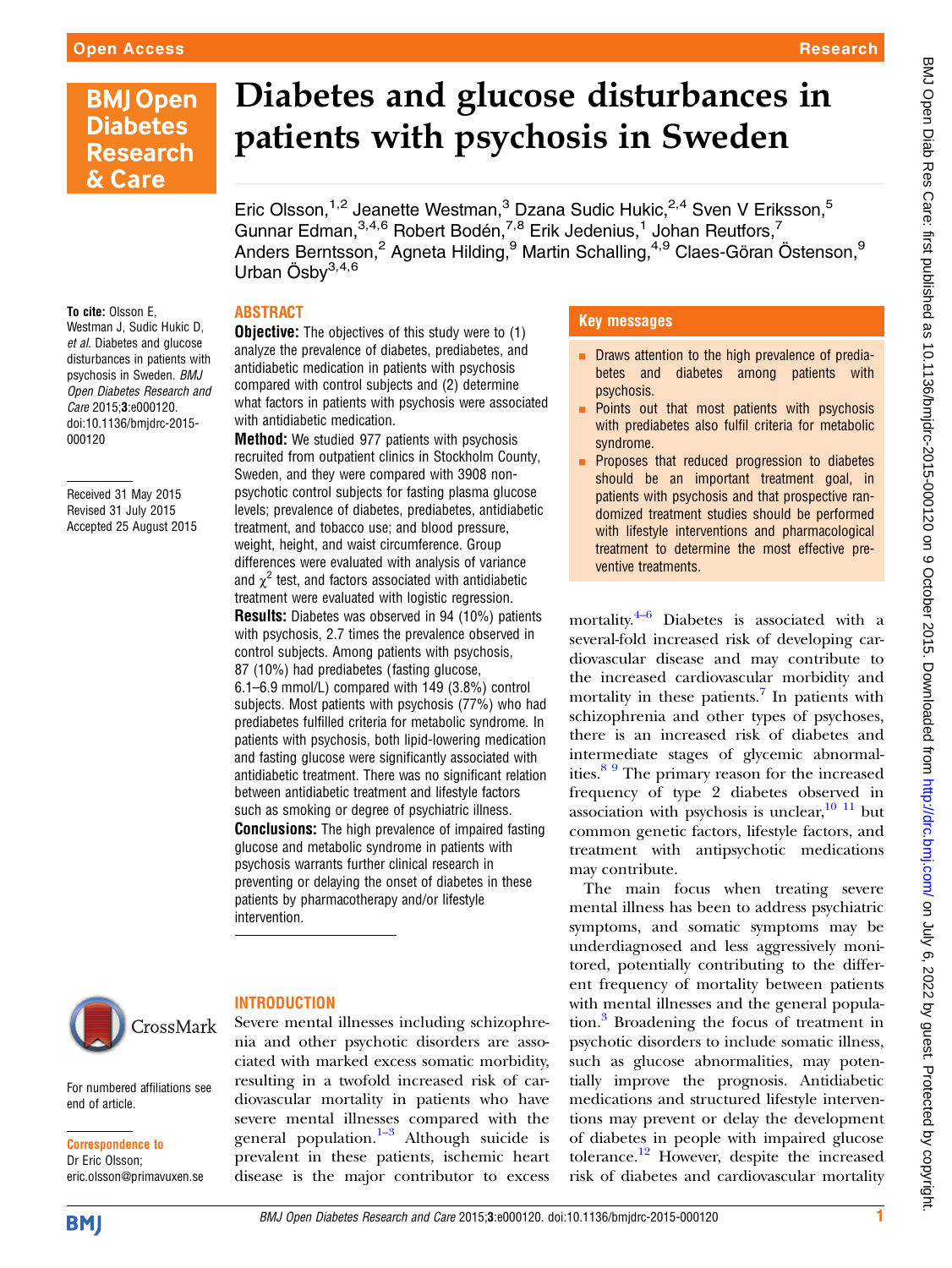in patients with psychosis, there is little information available about the prevalence of impaired glucose tolerance or the effects of antidiabetic treatment in these patients.

The purposes of this study were to evaluate the prevalence of diabetes, prediabetes (defined as impaired fasting glucose), and antidiabetic treatment in patients with psychosis compared with control subjects, and to determine what factors in patients with psychosis are associated with antidiabetic pharmacological treatment.

#### MATERIALS AND METHODS

#### Patients with psychotic disorders

Study patients with psychosis were recruited during the years 2005–2010 in the Swedish Study of Metabolic Risks in Psychosis (SMRP) performed in psychosis outpatient clinics primarily in Stockholm County (75% patients), Sweden. These clinics were responsible for the treatment of all outpatients with long-term psychotic disorders in the catchment area. As part of the general health screening, all patients in regular clinical treatment from each clinic were asked to participate in the study. Psychiatric diagnoses were confirmed by the treating psychiatrist according to published criteria. $13$  In the present analysis, 977 patients with psychosis were included in the study, and family history of diabetes was present in 184 (24%) patients with psychosis.

#### Control subjects

Control subjects were 3908 in a follow-up study of a population-based survey, the Stockholm Diabetes Prevention Program (SDPP). The baseline SDPP study was performed from 2003 to  $2006.<sup>14</sup>$  $2006.<sup>14</sup>$  $2006.<sup>14</sup>$  The follow-up SDPP study was performed 8–10 years after baseline. Since an aim of the baseline SDPP study was to evaluate the effect of family history of diabetes on diabetes risk, the study sample was selected from all responders and enriched with regard to family history of diabetes, and half the participants had a family history of diabetes, defined as ≥1 first-degree relative with known diabetes. Excluded from the follow-up study were participants who had newly diagnosed diabetes during the baseline health examination, including an oral glucose tolerance test, and together with participants with known diabetes before baseline they comprised 3.7% of all participants. The follow-up study included 5712 participants, 72% of the baseline sample. For the present study, 3908 (out of 5712) control subjects were randomly selected to match patients with psychosis with regard to frequency of family history of diabetes. Thus, 956 (24%) SDPP control subjects included in this study had a family history of diabetes.

#### Procedures

Patients were assessed with a psychiatric questionnaire that included diagnosis, level of functioning (assessed with Global Assessment of Functioning scale), severity of

mental illness (assessed with Clinical Global Impression scale), duration of illness, and duration of treatment.<sup>[15 16](#page-7-0)</sup> For patients with psychosis and control subjects, all present medications and dosages were recorded. In patients with psychosis, current medication was confirmed in hospital records. Patients with psychosis and control subjects were asked about diabetes in first-degree relatives. For patients with psychosis and control subjects, somatic health was assessed with a questionnaire about diabetes and hypertension. Both patients with psychosis and control subjects were asked about current tobacco use, and blood pressure, body mass index, and waist circumference were measured. Patients with psychosis and control subjects were given written instructions to fast overnight before venous blood sampling.

#### Assays

Fasting plasma glucose (FPG) was measured in patients with psychosis and control subjects. All control subjects without diagnosed diabetes did an oral glucose tolerance test. Lipid profiles, including total cholesterol, high-density lipoprotein (HDL), low-density lipoprotein (LDL), and triglycerides, were determined for all patients with psychosis but not for control subjects by the Karolinska University Laboratory.

#### Metabolic syndrome, diabetes and prediabetes

The metabolic syndrome includes the most important risk factors for cardiovascular disease: diabetes and impaired fasting glucose, abdominal obesity, dyslipidemia, and hypertension. Metabolic syndrome was defined according to the International Diabetes Federation (IDF) criteria: increased waist circumference (ethnicityspecific values:  $\geq 94$  cm in male and  $\geq 80$  cm in female European Caucasians) plus any two of the following four factors: elevated triglycerides  $(\geq 1.7 \text{ mmol/L})$ , reduced HDL cholesterol (<1.03 mmol/L in males and <1.29 mmol/L in females), elevated blood pressure (systolic ≥130 mm Hg, diastolic ≥85 mm Hg, or antihypertensive treatment), and elevated FPG  $(\geq 5.6 \text{ mmol/L})$ or antidiabetic drug treatment)[.17](#page-7-0)–<sup>19</sup> Metabolic syndrome could be determined only in patients with psychosis because lipid profiles were only available in these patients. The definitions of the WHO and IDF were used for the prediabetic state (fasting glucose, 6.1–6.9 mmol/L) and diabetes (fasting glucose  $\geq 7.0$  mmol/L).<sup>[20](#page-7-0)</sup> The American Diabetes Association definition of impaired fasting glucose was used (fasting glucose,  $5.6-6.9$  mmol/L).<sup>21</sup> The upper glucose level for diabetes in this study was defined as fasting glucose <7.0 mmol/L.

#### Statistical methods

All variables were summarized using descriptive statistics such as mean, range, and frequency. Differences in continuous variables between groups (patients with psychosis and control subjects) were analyzed using analysis of covariance with age and sex as covariates. Differences in categorical variables such as sex and current smoker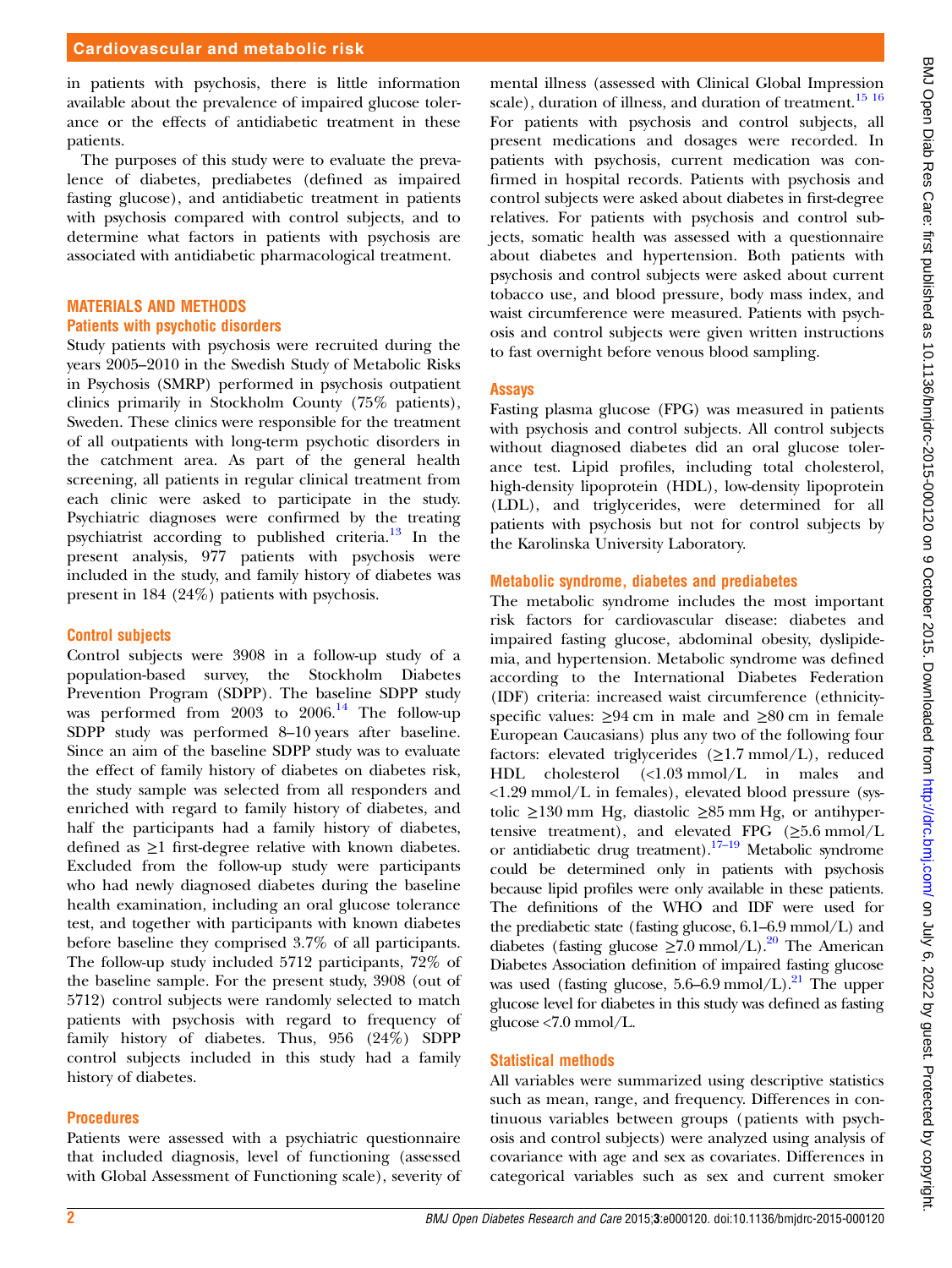<span id="page-2-0"></span>were analyzed with  $\chi^2$  test. Categorical outcome variables with two categories such as antidiabetic treatment (no or yes) and achievement of FPG <7 mmol/L (no or yes) were analyzed with logistic regression models with sex, age, and group (patient with psychosis or control subjects) as independent variables. In patients with psychosis who had the diagnosis of diabetes, another logistic regression analysis (stepwise forward; inclusion level, 5%) was performed to evaluate relations between antidiabetic treatment as dependent variable and smoking status (non-smoker or smoker), fasting glucose (continuous), metabolic syndrome (no or yes), waist circumference (continuous), Global Assessment of Functioning scale (continuous), Clinical Global Impression scale (categorical), antihypertensive treatment (no or yes), lipid-lowering treatment (no or yes), duration of antipsychotic medication (months, continuous variable), and number of months in hospital during the previous year (continuous variable) as independent variables. The analyses yielded OR and 95% CI as estimates of the relations. We also performed two separate regression analyses with waist circumference and fasting glucose and as outcome variables. In the first regression model waist circumference was the dependent variable and

Global Assessment of Functioning scale, Clinical Global Impression scale, fasting glucose (continuous), sex (categorical), age (continuous), duration of antipsychotic treatment and main psychiatric diagnosis (categorical) as independent variables. In the second regression model, fasting glucose was the dependent variable with the same variables as above as independent variables with the addition of waist circumference. Statistical significance was defined by p≤0.05.

#### Ethics approval

Ethics approval for the study was obtained from the Stockholm Regional Ethics Committee. All patients and control subjects gave informed consent.

#### RESULTS

#### Clinical characteristics of patients with psychosis and control subjects

Patients who had psychosis were on average 9 years younger than control subjects. The most common psychiatric diagnosis was schizophrenia (table 1). Frequencies of smoking and mean waist circumference were greater in patients with psychosis than control subjects (table 1).

| <b>Characteristic</b>           | <b>Patients with psychosis</b> | <b>Control subjects</b> | p Value |
|---------------------------------|--------------------------------|-------------------------|---------|
| Number of participants          | 977†                           | 3908                    |         |
| Sex, men                        | 528 (54)                       | 1620(41)                | 0.001   |
| Age (years)                     | 47 (18-84)                     | $56(43 - 66)$           | 0.001   |
| Waist circumference (cm)        | 102 (63-156)                   | 89 (62-141)             | 0.001   |
| Men                             | $105(69 - 151)$                | $95(63 - 141)$          | 0.001   |
| Women                           | 98 (63-156)                    | 84 (62-131)             | 0.001   |
| <b>BMI</b>                      | $29(11.2 - 65.8)$              | 26 (16.4-53.7)          |         |
| <b>Current smoker</b>           | 397(41)                        | 666 (17)                | 0.001   |
| Family history of diabetes      | 184(24)                        | 956 (24)                | 0.880   |
| Fasting glucose (mmol/L)‡       | $5.6(3.5-20.1)$                | $5.0(2.8 - 14.7)$       | 0.001   |
| Triglycerides $\geq$ 1.7 mmol/L | 400(41)                        | <b>ND</b>               |         |
| Reduced HDL levels§             | 431 (44)                       | <b>ND</b>               |         |
| Metabolic syndrome              | 432(45)                        | <b>ND</b>               |         |
| Antihypertensive medication     | 84(9)                          | 693 (18)                |         |
| Psychiatric diagnosis           |                                |                         |         |
| Schizophrenia                   | 526 (54)                       | <b>NA</b>               |         |
| <b>Psychosis NOS</b>            | 120(12)                        | <b>NA</b>               |         |
| Schizoaffective disorder        | 110(11)                        | <b>NA</b>               |         |
| Delusional disorder             | 63(6)                          | <b>NA</b>               |         |
| <b>Bipolar disorder</b>         | 64(7)                          | <b>NA</b>               |         |
| Other psychiatric diagnosis     | 90(9)                          | <b>NA</b>               |         |
| Antipsychotic drug              | 769 (79)                       |                         |         |
| Long-acting injectable          | 192 (24)                       | <b>NA</b>               |         |
| Risperidone                     | 135(14)                        | <b>NA</b>               |         |
| Olanzapine                      | 130(13)                        | 2(0.05)                 |         |
| Clozapine                       | 72(7)                          | <b>NA</b>               |         |
| Aripiprazole                    | 58 (6)                         | <b>NA</b>               |         |

\*Data reported as number, number (%), or mean (range, minimum–maximum).

†Number of patients varied due to sporadic missing information.

‡Patients withpsychosis and control subjects with no antidiabetic medication.

§HDL level <1.0 mmol/L (males) or <1.3 mmol/L (females) or lipid-lowering medication.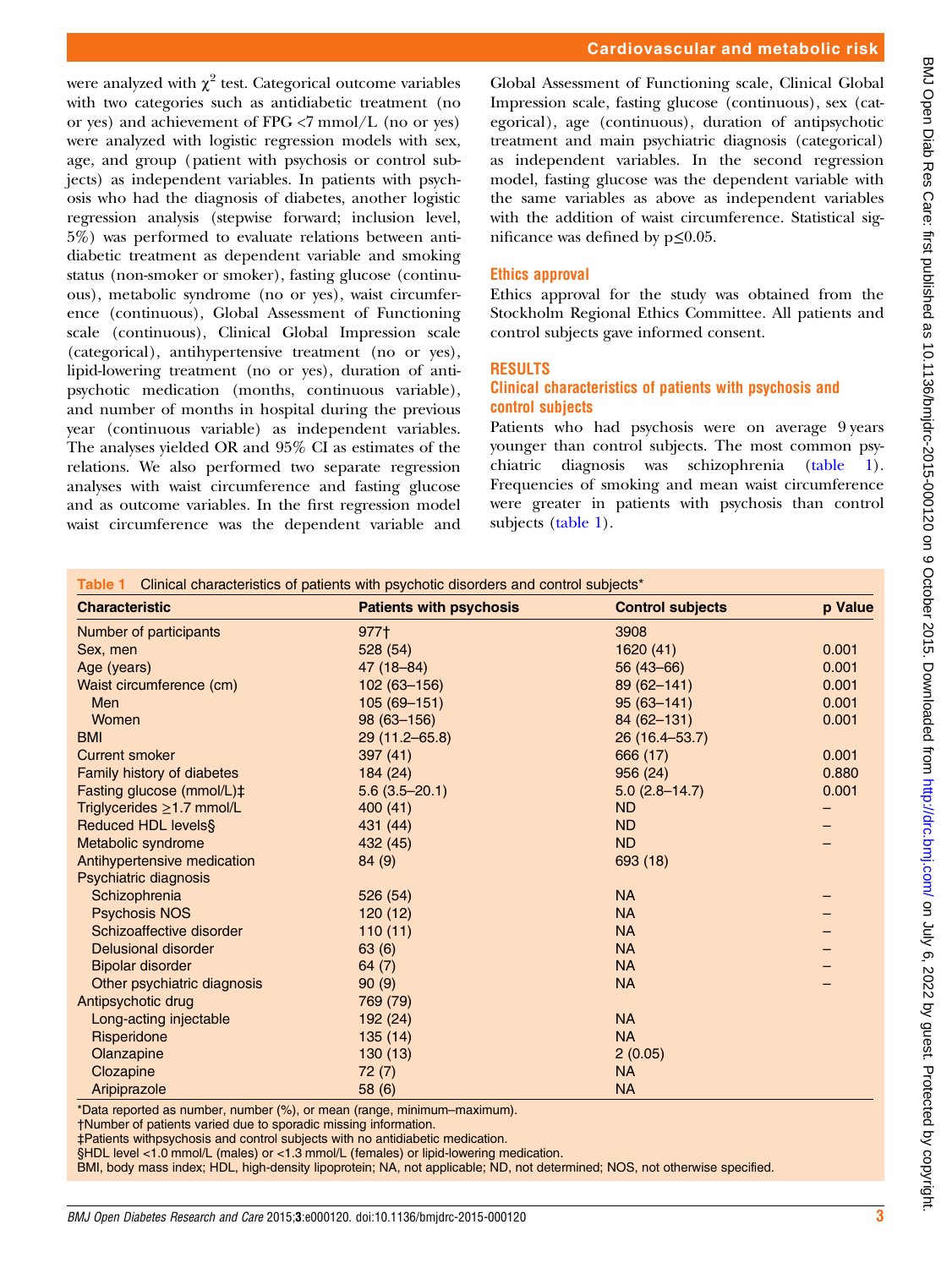| Table 2 Antidiabetic treatment, achievement of fasting glucose <7 mmol/L in patients with psychotic disorders and control |  |  |  |
|---------------------------------------------------------------------------------------------------------------------------|--|--|--|
| subjects with diabetes*                                                                                                   |  |  |  |

| <b>Glucose levels</b>                      | Patients with psychosist | <b>Control subjects</b> | p Value   |
|--------------------------------------------|--------------------------|-------------------------|-----------|
| DM diagnosis                               | 94(10.0)                 | 69(1.8)                 | $0.001$ § |
| DM diagnosis and antidiabetic treatment    | 40(42.6)                 | 38(55.1)                | 0.114     |
| Metabolic syndrome                         | 33(82.5)                 | <b>ND</b>               |           |
| Fasting glucose <7.0 mmol/L                | 13(32.5)                 | 12(31.6)                | 0.931     |
| DM diagnosis and no antidiabetic treatment | 54(57.4)                 | 31(44.9)                | 0.114     |
| Metabolic syndrome                         | 41 (77.4)                | ND.                     |           |
| Fasting glucose <7.0 mmol/L                | 32(59.3)                 | 18(58.1)                | 0.914     |

\*Data reported as number (%). Among controls only participants who developed diabetes during the follow-up period are included. †Number of patients varied due to sporadic missing information.

‡Two patients with psychosis with insulin treatment without DM diagnosis were included.

§p Value from logistic regression models controlling for differences in sex and age.

DM, diabetes mellitus; ND, not determined.

#### Prevalence of prediabetes and diabetes

Patients with psychosis without antidiabetic medication had significantly higher mean fasting glucose than control subjects [\(table 1](#page-2-0)). The frequency of prediabetes (fasting glucose level,  $6.1-6.9$  mmol/L;  $9.9\%$ ) and diabetes (10.0%) were similar in patients with psychosis and more frequent in patients with psychosis than control subjects (tables 2 and 3). The difference between patients with psychosis and control subjects in prevalence of prediabetes was greatest in participants aged 50–59 years (fi[gure 1](#page-4-0)). The same most pronounced difference in younger age intervals was also observed for fasting glucose level 5.6–6.0 mmol/L (fi[gure 2\)](#page-4-0). Furthermore, 64 (77%) patients with psychosis with fasting glucose 6.1–6.9 mmol/L and 103  $(65\%)$  patients with psychosis with fasting glucose 5.6– 6.0 mmol/L also satisfied the criteria for metabolic syndrome (table 3).

#### Antidiabetic medication

There was no significant difference in the frequency of antidiabetic medication in patients with psychosis and control subjects with diagnosed diabetes (table 2). There was no significant difference in achievement of FPG <7 mmol/L between patients with psychosis and control subjects (table 2). Most patients with psychosis

and control subjects with diabetes were on monotherapy with metformin, and 32 participants (patients with psychosis and control subjects combined; 41%) were taking insulin [\(table 4\)](#page-5-0). Patients with psychosis taking antidiabetic medication more frequently used insulin and less frequently used a combination of oral antidiabetic drugs than control subjects [\(table 4\)](#page-5-0). Owing to the small sample size, these differences were not tested for significance.

#### Factors associated with antidiabetic treatment

Logistic regression (stepwise forward) to evaluate potential factors associated with having antidiabetic medical treatment when diagnosed with diabetes and psychosis showed that lipid-lowering medication (OR 6.74; 95% CI 1.88 to 24.13) and high fasting glucose (OR 1.24; 95% CI 1.01 to 0.72) were associated with antidiabetic treatment. No other variables that were entered in the logistic regression model were significantly associated with antidiabetic medical treatment.

#### Differences between psychosis diagnoses

Patients with schizophrenia were analyzed separately because they comprised 54% of the patients with psychosis (data not shown). There was a small but significant difference in mean FPG, with higher values for patients

| Table 3 Increased fasting glucose in patients and control subjects without diabetes* |                                 |                         |             |  |  |
|--------------------------------------------------------------------------------------|---------------------------------|-------------------------|-------------|--|--|
| <b>Glucose levels</b>                                                                | <b>Patients with psychosist</b> | <b>Control subjects</b> | p Value     |  |  |
| No DM diagnosis                                                                      | 854 (90.1)                      | 3839 (98.2)             | $0.001 \pm$ |  |  |
| Fasting glucose $\geq$ 7.0 mmol/L                                                    | 43(5.0)                         | 41(1.1)                 | $0.001 \pm$ |  |  |
| Metabolic syndrome                                                                   | 32(76.2)                        | ND.                     |             |  |  |
| Fasting glucose 6.1-6.9 mmol/L                                                       | 87(10.2)                        | 149(3.8)                | $0.001\pm$  |  |  |
| Metabolic syndrome                                                                   | 64(77.1)                        | <b>ND</b>               |             |  |  |
| Fasting glucose 5.6-6.0 mmol/L                                                       | 160(18.7)                       | 355(9.1)                | $0.001\pm$  |  |  |
| Metabolic syndrome                                                                   | 103 (65.2)                      | ND.                     |             |  |  |

\*Data reported as number (%).

†Number of patients varied due to sporadic missing information.

‡p Value from logistic regression models controlling for differences in sex and age.

DM, diabetes mellitus; ND, not determined.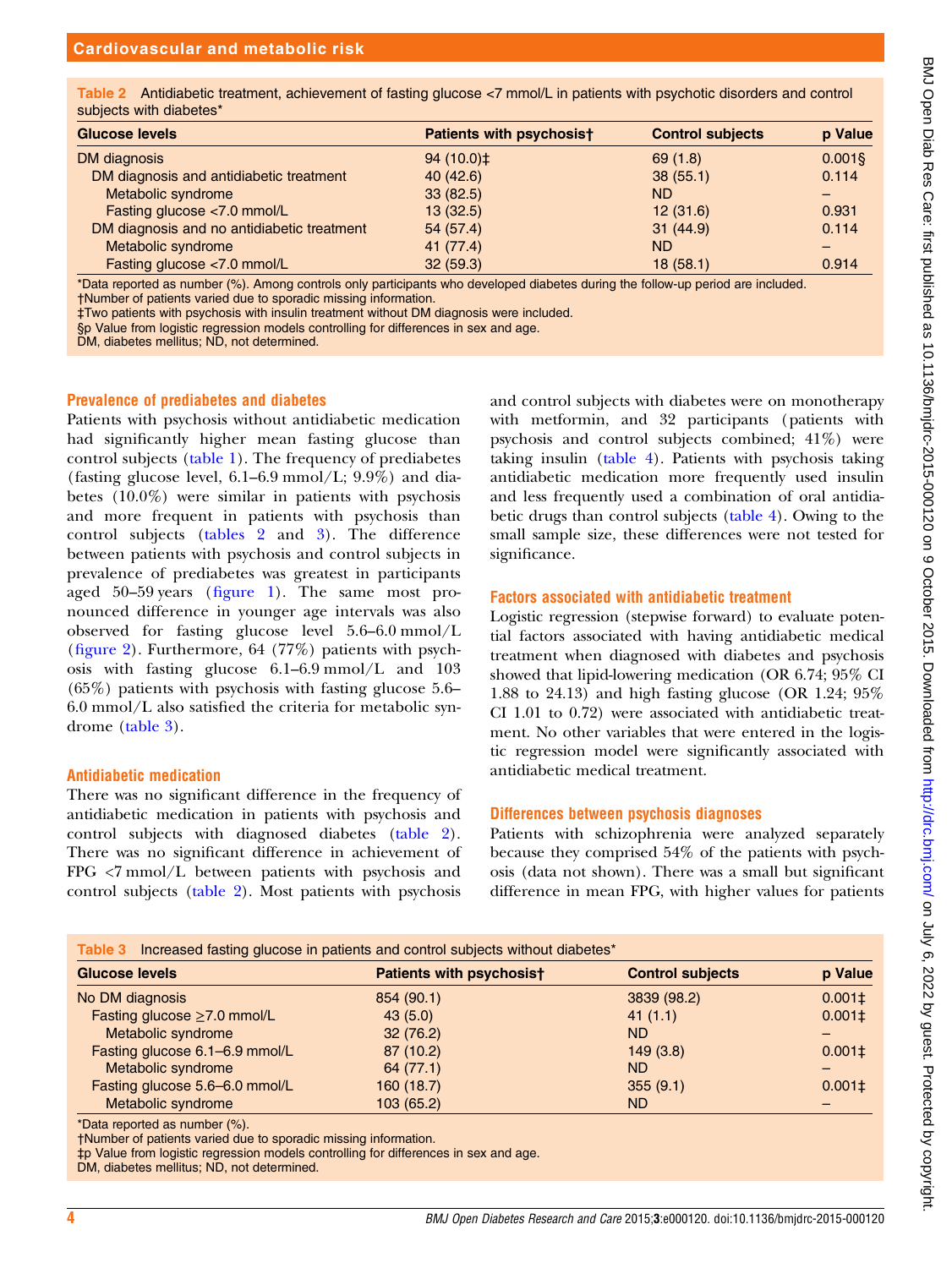<span id="page-4-0"></span>Figure 1 Relation between age and impaired fasting glucose (fasting glucose, 6.1–6.9 mmol/L) in patients with psychotic disorders and control subjects.





with schizophrenia than patients who had other diagnoses of psychosis. We observed no significant difference in frequency of diabetes diagnosis or use of antidiabetic medication between patients with schizophrenia and other patients with psychosis. Logistic regression analysis performed separately for patients with schizophrenia and diabetes showed a positive association between lipid-lowering medication and antidiabetic treatment. Also, a negative association was observed between duration of antipsychotic treatment and antidiabetic treatment (OR 0.88; 95% CI 0.79 to 0.97).

Associations with waist circumference and fasting glucose

Potential factors associated with waist circumference and fasting glucose were studied in two regression models (data not shown). There was a significant positive association between duration of antipsychotic treatment, high fasting glucose, being male, and increased waist circumference. The other independent variables entered showed no significant association. Increased waist circumference and age were the only independent variables with a positive significant association with increased fasting glucose.



BMJ Open Diab Res Care: first published as 10.1136/bmjdrc-2015-000120 on 9 October 2015. Downloaded from http://drc.bmj.com/ on July 6, 2022 by guest. Protected by copyright. BMJ Open Diab Res Care: first published as 10.1136/bmjdrc-2015-000120 on 9 October 2015. Downloaded from <http://drc.bmj.com/> on July 6, 2022 by guest. Protected by copyright.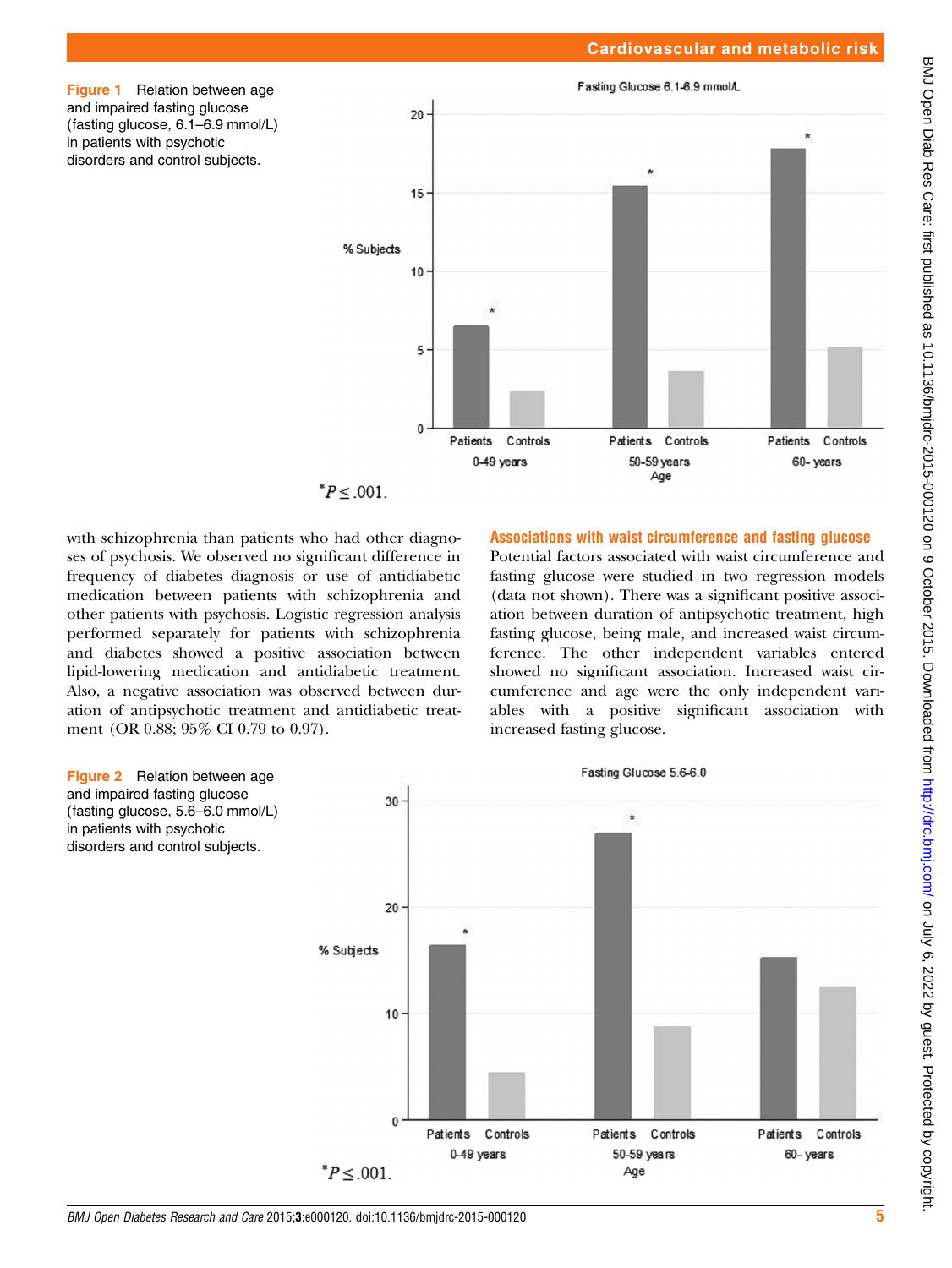<span id="page-5-0"></span>Table 4 Antidiabetic drugs, fasting glucose levels, and achievement of fasting glucose <7 mmol/L in patients with psychotic disorders and control subjects\*

|                                    | <b>Patients with</b> |                     | <b>Fasting glucose (mmol/L)</b> |                       | <b>Fasting glucose (mmol/L)</b> |                |
|------------------------------------|----------------------|---------------------|---------------------------------|-----------------------|---------------------------------|----------------|
| <b>Antidiabetic drugs</b>          | psychosis            | <b>Mean (range)</b> | $<$ 7.0 mmol/L                  | subjects <sup>+</sup> | Mean (range)                    | $<$ 7.0 mmol/L |
| Number of participants             | 40                   |                     |                                 | 38                    |                                 |                |
| One oral antidiabetic drug         | 19(48)               | $8.5(4.9-15.4)$     | 6(32)                           | 18(47)                | $7.7(6.2 - 11.1)$               | 5(28)          |
| <b>Metformin</b>                   | 13 (68)              | $7.4(4.9-12.4)$     | 6(46)                           | 11(61)                | $7.6(6.2 - 9.7)$                | 2(18)          |
| Glibenclamide                      | 4(21)                | $11.3(7.2 - 15.4)$  | 0(0)                            | 5(28)                 | $7.5(6.3 - 11.1)$               | 3(60)          |
| Other <sup>+</sup>                 | 2(11)                | $10.2 (8.2 - 12.1)$ | 0(0)                            | 2(11)                 | $8.9(7.6 - 10.1)$               | 0(0)           |
| $\geq$ Two oral antidiabetic drugs | 3(8)                 | $8.5(6.3-12.7)$     | 2(67)                           | 6(16)                 | $9.1(7.7-10.0)$                 | 0(0)           |
| <b>Insulin</b>                     | 18 (45)              | $9.4(3.2 - 23.6)$   | 5(28)                           | 14(37)                | $8.2(3.9 - 14.0)$               | 7 (50)         |

\*Data reported as number, number (%), or mean (range, minimum–maximum). Treatment goal was fasting glucose <7.0 mmol/L. †Control subjects who developed diabetes during the follow-up period.

‡Glimepiride, repaglinide, or glipizide.

#### **DISCUSSION**

The main finding of this study of patients with psychosis in Sweden was the markedly increased frequency of prediabetes, defined as FPG 6.1–6.9 mmol/L, in patients with psychosis compared with control subjects. In participants aged 50–59 years, prediabetes was observed in 15% of patients with psychosis but less than 5% of the control subjects. In addition, 64 (77%) patients with psychosis who had prediabetes satisfied the criteria for metabolic syndrome.

In Sweden, specialized psychosis clinics are responsible for the treatment of the vast majority of outpatients who have chronic psychotic disorders. As part of general health screening, all patients with psychosis in regular clinical treatment from several clinics were asked to participate in the study. Therefore, the results may be generalizable to the entire population of patients with psychosis. The control sample was population-based, but it was refined for family history of diabetes, and individuals with diabetes at baseline were excluded. The control sample in this study included only patients with diabetes diagnosed between baseline and follow-up. Thus, the patients with psychosis and the control subjects were not comparable regarding occurrence of diabetes. However, since control subjects at baseline and patients with psychosis were similar in age, the estimated prevalence of diabetes (known and newly diagnosed at baseline among control subjects) could be compared with the prevalence in patients with psychosis. The patients with psychosis and diabetes were likely to have had diabetes longer than control subjects and included more patients with type 1 diabetes. It was not possible to differentiate between type 1 and type 2 diabetes. Moreover, patients and controls did not go through exactly the same examinations. Patients had a lipid profiling done and controls went through an oral glucose tolerance test but not vice versa. Thus, it was not possible to assess the control subjects for metabolic syndrome, and controls were more thoroughly screened for diabetes. Furthermore, controls were not screened for severe mental illnesses which could bias the results. However, only four control subjects had recorded use of antipsychotic medication, two with olanzapine and two with zuclopenthixol. The control subjects at follow-up were 9 years older than the patients with psychosis. This difference was statistically controlled for in the comparative analysis, because higher age could have caused an overestimate of the prevalence of diabetes and prediabetes. Even when controlling for the age difference, caution is warranted when interpreting results.

Diabetes prevalence was 2.7-fold higher in patients with psychosis (10.0%) than control subjects at baseline (3.7%). Cases were on average 3 years younger than control subjects in this comparison. The high prevalence of diabetes among patients with psychosis in this study is consistent with previous findings that showed a twofold to threefold increase in patients with schizophrenia. $22^{22}$ In patients with psychosis, 432 (45%) satisfied the criteria for metabolic syndrome. This was slightly higher than the results of a previous study of patients with psychosis who were an average 10 years younger than our sample.<sup>[24](#page-7-0)</sup>

When comparing diabetes treatment and outcome between patients with psychosis and control subjects, it is important that all persons with diabetes at baseline in the control group were excluded from further studies. The use of FPG  $\langle 7 \text{ mmol/L}$  to assess antidiabetic treatment instead of glycated hemoglobin could possibly bias the results. It is possible, although not confirmed in the literature, that a larger proportion of patients compared with controls did not comply with instructions to be fasting when the blood sample was drawn. The underestimation of diabetes prevalence in control subjects compared with patients with psychosis will not be the case regarding impaired fasting glucose, since these control subjects were not excluded at baseline. The prevalence of prediabetes, defined as FPG 6.1– 6.9 mmol/L, and impaired fasting glucose, defined as FPG 5.6–6.0 mmol/L, was higher in patients with psychosis than control subjects. Furthermore, most patients with psychosis with diabetes or fasting glucose ≥5.6 mmol/L satisfied the criteria for the metabolic syndrome. The metabolic syndrome is a condition with an increased risk of developing diabetes.<sup>[25](#page-7-0)</sup> The higher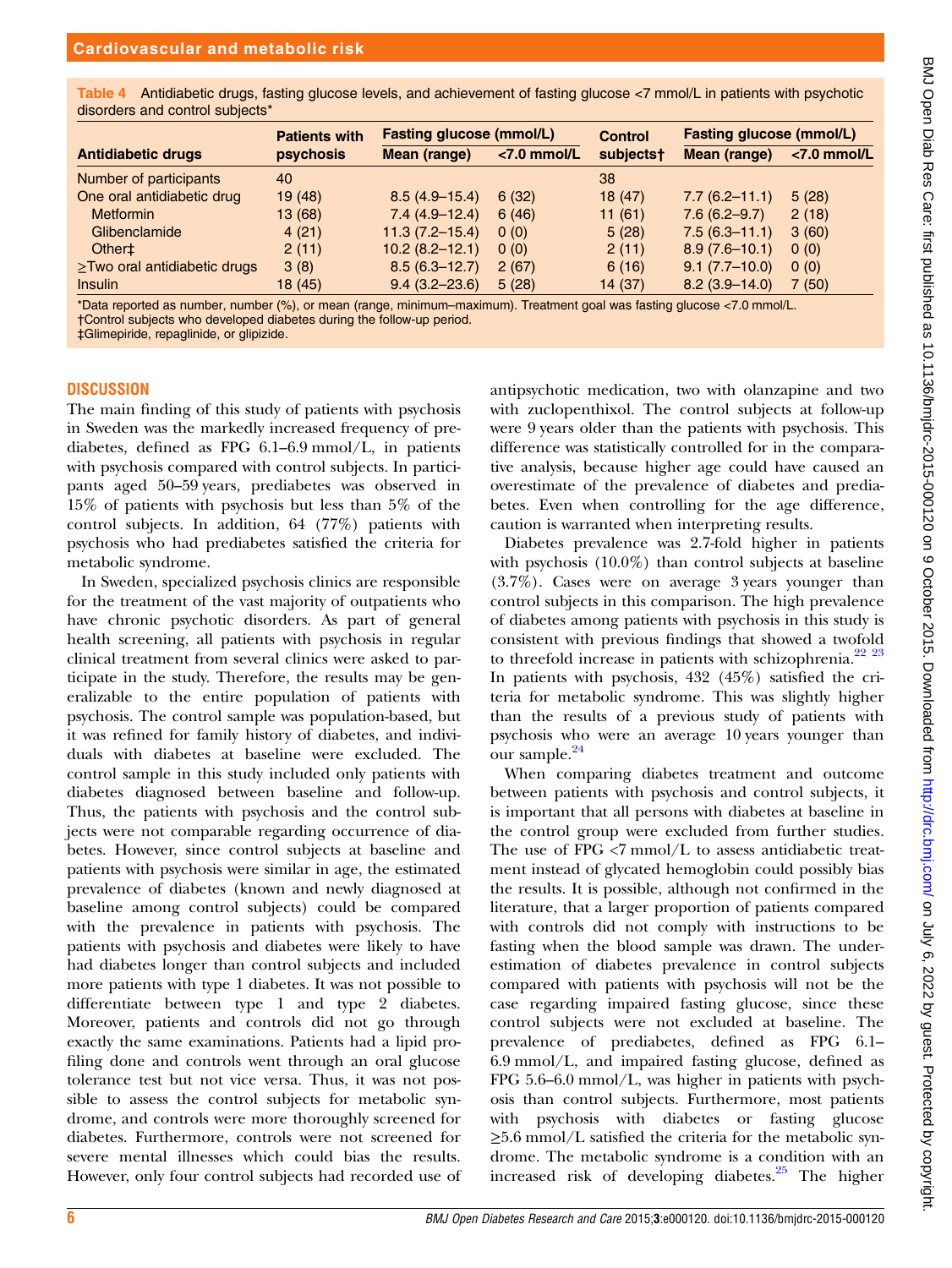<span id="page-6-0"></span>prevalence of prediabetes or impaired fasting glucose (FPG  $6.1-6.9$  or  $5.7-6.0$  mmol/L) was most pronounced in younger age groups comparing patients with psychosis to control subjects (fi[gures 1](#page-4-0) and [2](#page-4-0)).

The results from the regression model in this study indicated that the degree of somatic illness was more important than degree of psychiatric illness with respect to medical antidiabetic treatment. Thus, when patients with psychosis were identified with diabetes, the factors associated with antidiabetic treatment were high fasting glucose and presence of lipid-lowering medication. These findings are not surprising since the Swedish clinical guidelines recommend that all patients with diabetes and LDL >2.5 and/or cholesterol >5 mmol/L should be treated with lipid-lowering medication (statins).

This study was successful in identifying not only the extent of diabetes but also the prevalence dysglycemia in schizophrenia in a fair sized sample of representative schizophrenic population treated in naturalistic settings. The high proportion of patients with psychosis with impaired fasting glucose suggest that a prospective study may be justified to evaluate the progression of prediabetes to type 2 diabetes in patients with psychosis and the potential preventive effects on diabetes by lifestyle programmes targeting prediabetes. It also would be important to perform prospective studies of medical treatment with metformin or newer agents such as glucagon-like polypeptide-1 (GLP-1) analogs in patients with psychosis and prediabetes, to assess the effects in preventing diabetes. In the general population, both metformin and intensive lifestyle interventions may reduce the progression from prediabetes to type 2 dia-betes.<sup>[12 26](#page-7-0)</sup> There are also newer treatment options such as GLP-1 analogs to manage overweight, prediabetes, and type 2 diabetes. $27$  However, most of these newer agents lack safety data and data in reduction of mortality and morbidity compared with metformin. Individuals who are at high risk for developing diabetes, based on models considering metabolic parameters, may benefit most from treatment with metformin when diagnosed with prediabetes. $28$  It is unknown whether this is true for patients with psychosis, but metformin may reduce anti-psychotic weight gain.<sup>[29](#page-7-0)</sup> Intensive treatment may be indicated for patients with psychosis who have fasting glucose >6.0 mmol/L, but our data also indicate that it may be advisable to include patients with psychosis who have lower fasting glucose levels, especially when they satisfy the criteria for metabolic syndrome.

In summary, diabetes and prediabetes are common in patients with psychosis and are a major public health problem. Patients with psychosis at risk for diabetes can be identified by diagnosing prediabetes several years before the onset of diabetes. Reduced progression to diabetes should be an important treatment goal, and prospective randomized treatment studies should be performed with lifestyle interventions and pharmacological treatment. Responsibility for diagnosis and treatment of hyperglycemia for patients with psychosis should be

clearly defined as a specific task for general healthcare, as in the general population, so that preventive treatment programmes may be started when patients with psychosis satisfy treatment criteria.

#### Author affiliations

<sup>1</sup>Department of Clinical Neuroscience, Karolinska Institutet, Stockholm, Sweden

<sup>2</sup>Department of Adult Psychiatry, PRIMA Barn och Vuxenpsykiatri AB, Stockholm, Sweden

<sup>3</sup>Department of Neurobiology, Care Sciences and Society, Centre of Family Medicine, Karolinska Institutet, Stockholm, Sweden

<sup>4</sup> Center for Molecular Medicine, Karolinska University Hospital, Stockholm, Sweden

5 Department of Clinical Sciences, Karolinska Institutet, Danderyd University Hospital, Stockholm, Sweden

6 Department of Psychiatry, Tiohundra AB, Norrtälje, Sweden

<sup>7</sup>Department of Medicine Solna, Centre for Pharmacoepidemiology, Karolinska Institutet, Stockholm, Sweden

8 Department of Neuroscience, Psychiatry, Uppsala University, Uppsala, Sweden

<sup>9</sup>Department of Molecular Medicine and Surgery, Karolinska Institutet, Stockholm, Sweden

Contributors EO has made substantial contributions to the analysis and interpretation of data for the work, drafting the work and revising it critically for important intellectual content, and final approval of the version to be published. JW, DSH, SVE, RB, EJ, JR, and AB have made substantial contributions to the analysis and interpretation of data for the work, revising it for important intellectual content, and final approval of the version to be published. GE, AH, MS, C-GÖ, and UÖ have made substantial contributions to the conception or design of the work, acquisition of data, revision process for important intellectual content, and final approval of the version to be published. All the authors agree to be accountable for all aspects of the work in ensuring that questions related to the accuracy or integrity of any part of the work are appropriately investigated and resolved.

Funding This work received grant support from PRIMA Child and Adult Psychiatry Inc and from Söderström-Königska Foundation.

Competing interests UÖ received funding for attending courses from Janssen-Cilag and has research collaboration with Lundbeck A/S.

Ethics approval Stockholm Regional Ethics Committee.

Provenance and peer review Not commissioned; externally peer reviewed.

Data sharing statement No additional data are available.

**Open Access** This is an Open Access article distributed in accordance with the Creative Commons Attribution Non Commercial (CC BY-NC 4.0) license, which permits others to distribute, remix, adapt, build upon this work noncommercially, and license their derivative works on different terms, provided the original work is properly cited and the use is non-commercial. See: [http://](http://creativecommons.org/licenses/by-nc/4.0/) [creativecommons.org/licenses/by-nc/4.0/](http://creativecommons.org/licenses/by-nc/4.0/)

#### **REFERENCES**

- 1. Brown S. Excess mortality of schizophrenia. A meta-analysis. [Br J](http://dx.doi.org/10.1192/bjp.171.6.502) [Psychiatry](http://dx.doi.org/10.1192/bjp.171.6.502) 1997;171:502–8.
- 2. Osby U, Correia N, Brandt L, et al. Mortality and causes of death in schizophrenia in Stockholm county, Sweden. [Schizophr Res](http://dx.doi.org/10.1016/S0920-9964(99)00191-7) 2000;45:21–8.
- 3. Saha S, Chant D, McGrath J. A systematic review of mortality in schizophrenia: is the differential mortality gap worsening over time? [Arch Gen Psychiatry](http://dx.doi.org/10.1001/archpsyc.64.10.1123) 2007;64:1123–31.
- 4. Newcomer JW, Hennekens CH. Severe mental illness and risk of cardiovascular disease. [JAMA](http://dx.doi.org/10.1001/jama.298.15.1794) 2007;298:1794–6.
- 5. Osby U, Hammar N, Brandt L, et al. Time trends in first admissions for schizophrenia and paranoid psychosis in Stockholm County, Sweden. [Schizophrenia Res](http://dx.doi.org/10.1016/S0920-9964(00)00124-9) 2001;47:247-54.
- 6. Crump C, Winkleby MA, Sundquist K, et al. Comorbidities and mortality in persons with schizophrenia: a Swedish national cohort study. [Am J Psychiatry](http://dx.doi.org/10.1176/appi.ajp.2012.12050599) 2013;170:324-33.

BMJ Open Diab Res Care: first published as 10.1136/bmjdrc-2015-000120 on 9 October 2015. Downloaded from http://drc.bmj.com/ on July 6, 2022 by guest. Protected by copyright BMJ Open Diab Res Care: first published as 10.1136/bmjdrc-2015-000120 on 9 October 2015. Downloaded from <http://drc.bmj.com/> on July 6, 2022 by guest. Protected by copyright.